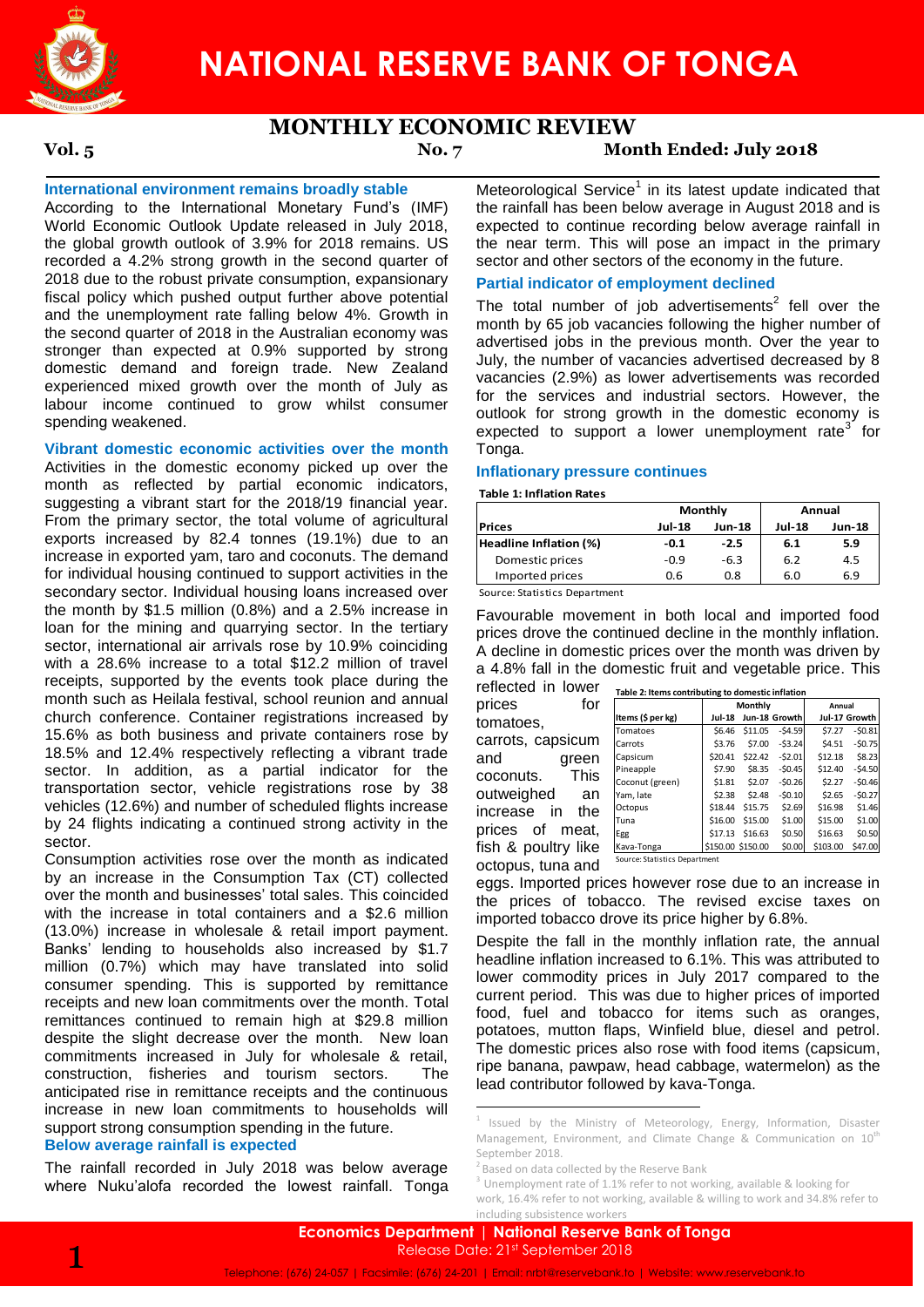

# **MONTHLY ECONOMIC REVIEW**

# **Vol. 5 No. 7 Month Ended: July 2018**

**Exchange Rates remain competitive**

| Table 3: Exchange Rates                |               |                |          |        |          |
|----------------------------------------|---------------|----------------|----------|--------|----------|
|                                        |               | <b>Monthly</b> | Annual   |        |          |
|                                        | <b>Jul-18</b> | <b>Jun-18</b>  | % Growth | Jul-17 | % Growth |
| Nominal Effective Exchange Rate Index  | 91.1          | 90.9           | 0.2      | 91.4   | $-0.3$   |
| Real Effective Exchange Rate Index     | 107.7         | 105.4          | 2.2      | 104.5  | 3.0      |
| Source: National Reserve Bank of Tonga |               |                |          |        |          |

The depreciation of the USD and CNY against the TOP outweighed the appreciation of the NZD and AUD over the month. The USD

weakened against most major currencies on flatter US yield curve whilst other currencies appreciated over the month on the back of the weakening USD. As a result, the Nominal Effective Exchange Rate (NEER) index slightly

|                  | ion of the NZD and AUD over the        |               |               |               | <b>Table 7: Broad Money</b>                         |
|------------------|----------------------------------------|---------------|---------------|---------------|-----------------------------------------------------|
| J                | Table 4: Bilateral Exchange Rates      |               |               |               |                                                     |
| ;t               |                                        | <b>Jul-18</b> | <b>Jun-18</b> | <b>Jul-17</b> | Broad money (\$ in mill                             |
| ۱ľ.              | USD/TOP                                | 0.4416        | 0.4397        | 0.4667        | Net Foreign Asset                                   |
| ;t               | AUD/TOP                                | 0.5961        | 0.5985        | 0.5845        | Net Domestic Asset                                  |
| S                | NZD/TOP                                | 0.6471        | 0.6515        | 0.6218        | Source: Banking System, I                           |
| e                | FJD/TOP                                | 0.9225        | 0.9211        | 0.9342        | The                                                 |
| e                | JPY/TOP                                | 49.0286       | 48.6418       | 51.6334       | decline                                             |
| a                | GBP/TOP                                | 0.3362        | 0.3365        | 0.3554        | implementation                                      |
| al               | EUR/TOP                                | 0.3771        | 0.3805        | 0.3973        | increase in net                                     |
|                  | CNY/TOP                                | 3.0095        | 2.9139        | 3.1443        | expansion in d                                      |
| e                | Source: National Reserve Bank of Tonga |               |               |               | 2018. The incre                                     |
| y                |                                        |               |               |               | higher foreign                                      |
|                  | The rise in the Real Effective         |               |               |               | significantly ma                                    |
|                  | index over the month and year          |               |               |               | reserves. This                                      |
|                  | headline inflation rate relative to    |               |               |               | grants and cycl                                     |
|                  |                                        |               |               |               | and higher remi                                     |
|                  |                                        |               |               |               |                                                     |
|                  | <b>Monthly</b>                         |               |               | Annual        | <b>Liquidity conti</b>                              |
| -18              | <b>Jun-18</b>                          | % Growth      | <b>Jul-17</b> | % Growth      | Table 8: Reserve mone                               |
| $\overline{5.5}$ | 468.7                                  | 1.7           | 408.9         | 14.6          |                                                     |
| 9                | 7.8                                    |               | 7.5           |               |                                                     |
| ga               |                                        |               |               |               | Reserve money (\$ in m<br>Source: Banking System, I |
|                  | nued to increase                       |               |               |               |                                                     |
|                  | balance of Overseas Exchange           |               |               |               | The banking s                                       |
|                  | orded a surplus, but lower in          |               |               |               | strong capital                                      |
|                  | ous month. This resulted from a        |               |               |               | profitability, and                                  |
|                  | er receipts. The official foreign      |               |               |               | low. Liquidity                                      |
|                  | ased to \$476.5 million, which is      |               |               |               | increased for                                       |
|                  | of import cover.                       |               |               |               | increase in de                                      |
|                  |                                        |               |               |               | Reserve Bank'                                       |
|                  | drives the narrowing of the            |               |               |               | growth in lendir                                    |
|                  |                                        |               |               |               | the loans to de                                     |
|                  |                                        |               |               |               | in July. This co                                    |
| Monthly          |                                        |               | Annual        |               |                                                     |

Reserve Bank of Tonga

increased in July 2018. The rise in the Real Effective Exchange Rate (REER) index over the month and year reflected Tonga's higher headline inflation rate relative to its trading partners.

# **Table 5: Foreign Reserves**

|                                        |               | Monthly | Annual   |        |          |  |  |
|----------------------------------------|---------------|---------|----------|--------|----------|--|--|
|                                        | <b>Jul-18</b> | Jun-18  | % Growth | Jul-17 | % Growth |  |  |
| Foreign Reserves (\$ in million)       | 476.5         | 468.7   | 1.7      | 408.9  | 14.6     |  |  |
| Import Coverage (months)               | 7 9           |         |          | 7.5    |          |  |  |
| Source: National Reserve Bank of Tonga |               |         |          |        |          |  |  |

Source: National Reserve Bank of Tonga

# **Foreign Reserves continued to increase**

In July 2018, the overall balance of Overseas Exchange Transaction (OET) recorded a surplus, but lower in comparison to the previous month. This resulted from a decline in official transfer receipts. The official foreign reserves therefore increased to \$476.5 million, which is equivalent to 7.9 months of import cover.

#### **Lower official receipts drives the narrowing of the overall surplus**

#### **Table 6: Overseas Exchange Transactions**

|                          |         | Monthly |          |               | Annual   |          |  |  |
|--------------------------|---------|---------|----------|---------------|----------|----------|--|--|
|                          | Jul-18  | Jun-18  | % Growth | <b>Jul-18</b> | Jul-17   | % Growth |  |  |
| <b>Overall Balance</b>   | 7.7     | 26.8    | $-71.1$  | 67.6          | 41.5     | 62.9     |  |  |
| <b>Current Account</b>   | 0.5     | 27.5    | $-98.2$  | 12.6          | 44.2     | $-71.4$  |  |  |
| Merchandise Trade        | $-36.7$ | $-35.3$ | 4.0      | $-390.9$      | $-345.8$ | 13.1     |  |  |
| Services                 | 5.9     | $-2.2$  | $-375.5$ | 24.2          | 39.4     | $-38.5$  |  |  |
| Income                   | 1.6     | $-3.7$  | $-142.7$ | $-6.3$        | $-18.6$  | $-66.1$  |  |  |
| Transfers                | 29.7    | 68.6    | $-56.7$  | 385.7         | 369.2    | 4.5      |  |  |
| <b>Capital Account</b>   | 3.8     | 3.5     | 11.3     | 41.5          | 29.8     | 39.5     |  |  |
| <b>Financial Account</b> | 3.4     | $-4.1$  | $-182.9$ | 13.4          | $-32.5$  | $-141.2$ |  |  |

Source: Banking System

The official transfer receipts decreased over the month, following a peak in June from inflows of cyclone relief and project funds. The merchandise trade deficit widened over the month due to lower export receipts mainly from agricultural and other exports. Import payments however slightly rose due to higher import payments on wholesale and retail goods and also import of vehicles. Over the year, the overall OET balance grew stronger as a result of all three accounts recorded surpluses with capital account again contributed the most. This was driven by higher official and private capital receipts particularly for construction purposes. Although the remittances and

official transfer receipts increased, the widening of the merchandise trade deficit drove the lower current account surplus in July. Import payments rose by 11.3% over the year attributed to higher imports of wholesale and retail goods.

# **Record High for Broad Money**

|                                                        |               | Monthly       | Annual        |          |      |  |  |  |
|--------------------------------------------------------|---------------|---------------|---------------|----------|------|--|--|--|
|                                                        | <b>Jul-18</b> | <b>Jun-18</b> | <b>Jun-17</b> | % Growth |      |  |  |  |
| Broad money (\$ in million)                            | 606.1         | 575.5         | 5.3           | 533.2    | 13.7 |  |  |  |
| Net Foreign Asset                                      | 497.5         | 485.3         | 2.5           | 426.5    | 16.7 |  |  |  |
| Net Domestic Asset                                     | 108.9         | 90.4          | 20.4          | 106.9    | 1.8  |  |  |  |
| Source: Banking System, National Reserve Bank of Tonga |               |               |               |          |      |  |  |  |

The decline in Government deposits, due to implementation of donor funded projects drove the increase in net credit to government which resulted an expansion in domestic assets and broad money in July 2018. The increase in foreign reserves contributed to the higher foreign assets. Over the year, broad money rose significantly mainly as a result of an increase in the foreign reserves. This attributed to receipts of budgetary support, grants and cyclone relief funds from development partners and higher remittances during the year.

### **Liquidity continued to rise**

**Table 8: Reserve money**

|                                                        |               | <b>Monthly</b> |                    | Annual   |      |  |  |  |
|--------------------------------------------------------|---------------|----------------|--------------------|----------|------|--|--|--|
|                                                        | <b>Jul-18</b> | Jun-18         | Jul-17<br>% Growth | % Growth |      |  |  |  |
| Reserve money (\$ in million)                          | 332.3         | 317.7          | 4.6                | 278.4    | 19.4 |  |  |  |
| Source: Banking System, National Reserve Bank of Tonga |               |                |                    |          |      |  |  |  |

The banking system remained sound and maintained strong capital position, supported by comfortable profitability, and non-performing loans continued to remain low. Liquidity in the banking system (reserve money) increased for the third consecutive months due to an increase in deposits by the commercial banks to the Reserve Bank's vault. Higher deposits outweighed the growth in lending over the month resulted in a decrease in the loans to deposit ratio from 73.3% last month to 70.9% in July. This continued to remain below the 80% minimum loan to deposit ratio which indicates excess liquidity in the banking system and that there is capacity for further lending by the banks. The credit credit credit credit credit credit credit credit credit credit credit credit credit credit credit credit credit credit credit credit credit credit credit credit credit credit credit credit credit credit credit

### **2018/19 starts positively for business lending**

**Table 9: Total Lending**

|                               |               | Monthly       | Annual        |          |         |
|-------------------------------|---------------|---------------|---------------|----------|---------|
|                               | <b>Jul-18</b> | <b>Jun-18</b> | <b>Jul-17</b> | % Growth |         |
| Total Lending (\$ in million) | 452.9         | 447.3         | 1.2           | 407.1    | 11.3    |
| <b>Business lending</b>       | 202.7         | 198.8         | 2.0           | 176.0    | 15.1    |
| Household lending             | 249.4         | 247.7         | 0.7           | 229.9    | 8.5     |
| Other lending                 | 0.820         | 0.855         | $-4.1$        | 1.19     | $-30.9$ |

Source: Banking System, National Reserve Bank of Tonga

Total banks' lending to businesses contributed the most to the monthly and annual movements in credit growth. Over the month, lending to the public enterprises, wholesale & retail and agricultural sectors rose whilst higher loans to public enterprises, wholesale & retails, tourism, transport and fisheries drove the annual growth in business loans. The Government Development Loans continued to support

**Economics Department** | **National Reserve Bank of Tonga** Release Date: 21st September 2018